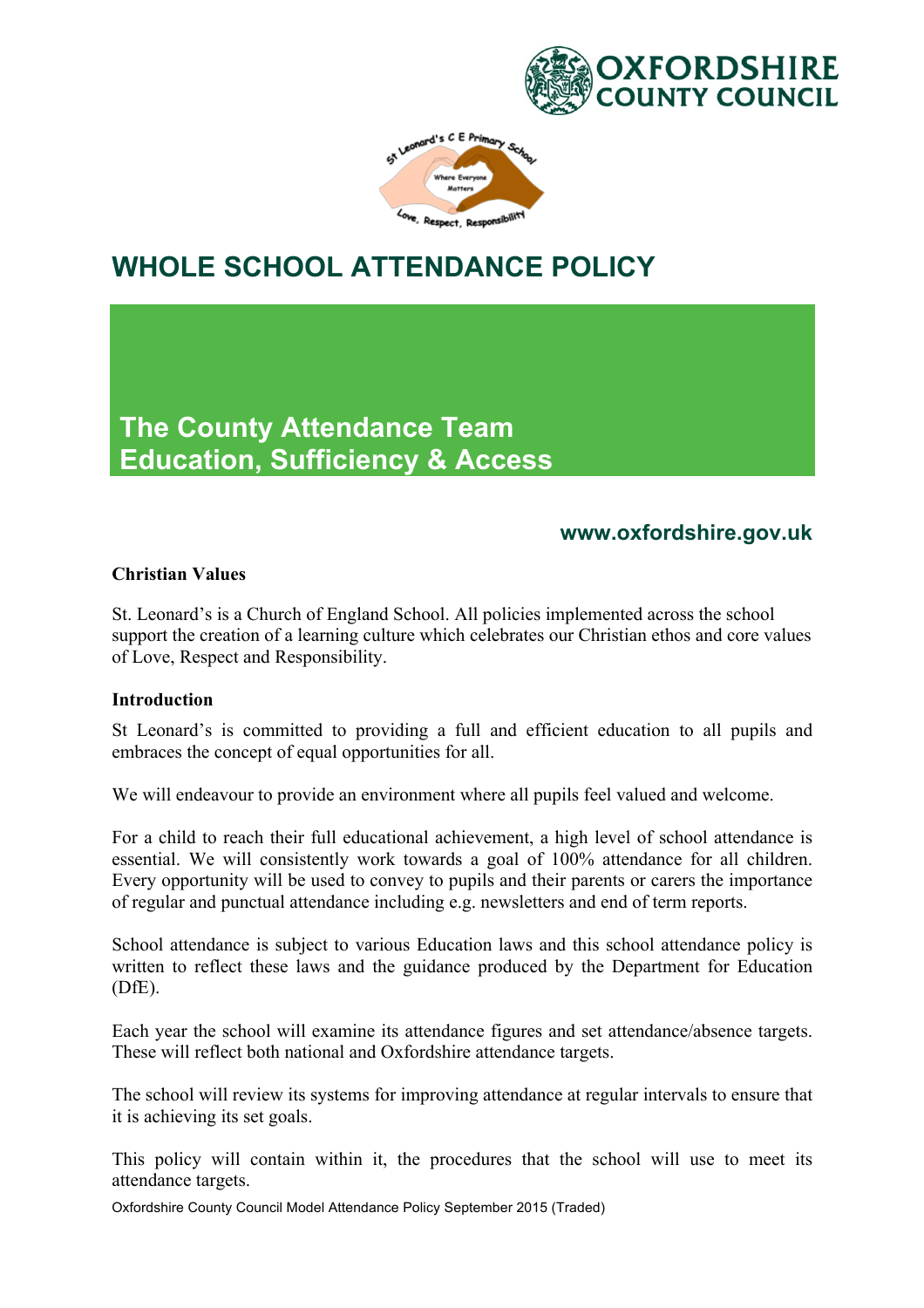#### **School Procedures**

- 1. Any child who is absent from school at the morning or afternoon registration period must have their absence recorded as being authorised (C, I, M, B, P, J, R), unauthorised  $(O, G)$  or as an approved educational activity  $(V, W)$  (attendance out of school). These codes are available on www.gov.uk as approved by the Government.
- 2. Only the Headteacher or a member of staff acting on their behalf can authorise absence. If there is no known reason for the absence at registration, then the absence must be recorded in the first instance as unauthorised.

# **Lateness**

- 1. Morning registration will take place at the start of school at **8.40**am, except in the Nursery morning class which starts at 8.30am. The registers will remain open for a maximum of **15 minutes**.
- 2. Any pupil arriving after this time will be marked as Late (L) in the register. In cases for example, where the absence at registration was for attending an early morning medical appointment, the appropriate absence code will be entered.
- 3. Arrivals which are 30 minutes after the close of the register will be recorded as an absence for that session ie attendance after 9.25am will be recorded as an unauthorised absence in the morning (U).
- 4. The afternoon registration will be 12:15pm in the Nursery afternoon class, 12.30pm in Reception, 12.45pm in Year One and 1.00pm in Year Two. In Lower Key Stage Two it is 1.10pm and in Upper Key Stage Two it is 1.20pm. The registers will close 10 minutes after these times.
- 5. When making medical/dental appointments, every effort must be made to ensure appointments are outside school hours but we acknowledge that this is not always possible. Medical/Dental appointments must be accompanied by an appointment card or other written confirmation.

# **Absence from School**

# **First Day Absence**

- Parents/Carers must inform the school if their child is going to be absent on or before the first day.
- Parents are expected to contact the school as soon as possible, and latest by 9.00am, whenever their child is unable to attend. This should be for every day of absence unless a doctor's note has specified a particular period of absence.
- If no information regarding the absence of a child has been received by 9.00am, the office will text the parent to check the reason for absence, If no response is received the school will telephone using the contact list provided by parents.
- An absence may not be authorised, even if the parents give a reason, if the absences are persistent or inappropriate.

# **Third Day Absence**

Where there has been no response or explanation from parents, the office will text again requesting them to contact school that day with information regarding the absence. If no reason has been given within 2 weeks the absence will become unauthorised.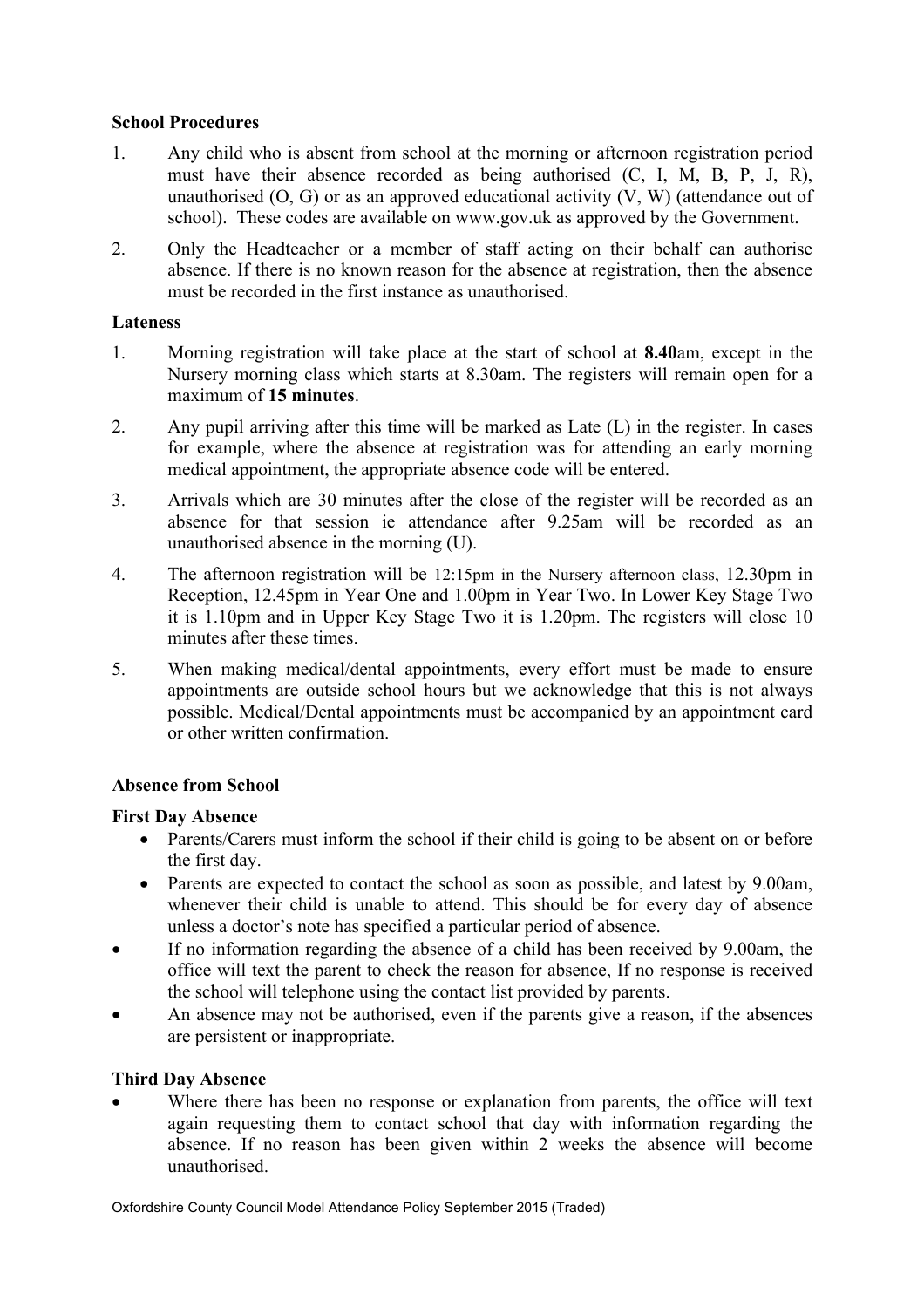#### **Continuing Absence**

• In all instances where a child is absent from school for a whole week the headteacher will be informed. On the  $8<sup>th</sup>$  day of absence parents will be texted requesting them to attend an attendance meeting upon the child's return. At this meeting doctor's medical notes will be requested and if there is no medical reason for the absence then parents will be requested to enter into a Parenting Contract if overall attendance is below 90%.

#### • **Pupil Missing Education**

Any pupil who is absent without an explanation after 10 consecutive school days and the school are unable to make contact with the family must be referred to the Locality and Community Support Service to conduct a home visit.

#### **Absence Notes**

Absence notes received from parents explaining absence, if received, should be kept for the remainder of the academic year. If there are attendance concerns about the pupil, that may require further investigation, then the notes may need to be retained for a longer period.

#### **Frequent Absence**

It is the responsibility of class teachers and the office staff to be aware of, and bring attention to, any emerging attendance concerns.

In cases where a pupil begins to develop a pattern of absences, the school will try to resolve any concerns with parent/carers. The Headteacher will liaise with the County Attendance Officer to ensure necessary action is taken when incidents of poor attendance and/or punctuality are identified.

Where incidents of poor attendance and/or lateness are identified through monitoring parents/carers will be notified in writing that this is a cause for concern. If this continues, the school will invite parents/carers in to discuss causes and ways forward which could lead to a Parenting Contract.

In the case of repeated absence due to illness, the school will seek permission to request confirmation from the GP that the child has a medical condition that seriously impacts on their ability to attend school regularly.

# **Safeguarding**

Persistent absence without explanation is potentially a safeguarding concern. If there are any concerns at all about the safety of a child then the school Safeguarding Policy will be followed. The Designated Senior Lead should be informed immediately if a child on a Child Protection Plan is absent.

# **Penalty Notices and Legal Action**

#### **The Law**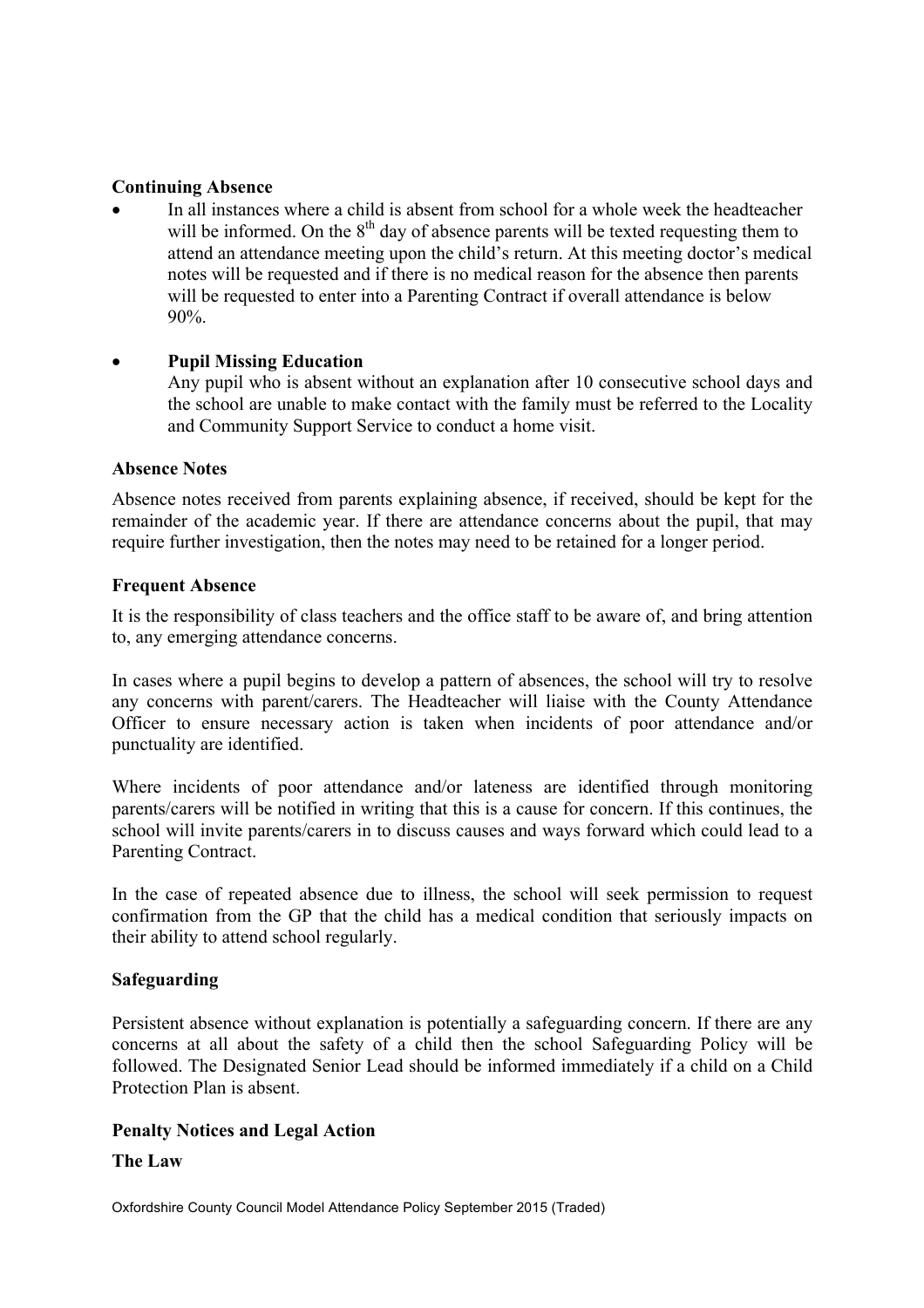The Education Act 1996 Part 1, Section 7 states:

The parent of every child of compulsory school age shall cause him to receive efficient fulltime education suitable-

- [a] To his age, ability and aptitude and
- [b] To any special needs he may have.

either by regular attendance at school or by education otherwise.

For educational purposes the term parent is used to include those that have parental responsibility and/or those that have the day to day care of the child.

The legislation that appertains to children who are of compulsory school age and are registered at school is contained within this Act.

Part V1 Section 444 contains the details of when an offence is committed if a child fails to attend school.

In cases of persistent absenteeism, the school reserves the right to ask the County Attendance Team to either issue a Penalty Notice Warning which could result in a fine or further legal action through the courts.

A Penalty Notice is a fine that the County Attendance Team may decide to issue instead of taking legal action through the Magistrates' Court system.

A Parent/Carer can be issued with a penalty notice if:

- **they fail to ensure that their child attends school, or other education provision regularly, usually defined as six or more unauthorised absence sessions over a six week period;**
- **they allow their child to take leave of absence during term time without the school's authorisation;**
- **they fail to return their child to school on the agreed date after a period of authorised leave of absence;**
- **their child persistently arrives late for school after registration is closed.**

A pupil becomes a 'persistent absentee' (PA) when they miss 10% or more schooling across the school year **for whatever reason**. Absence at this level is doing considerable damage to any child's educational prospects and we need parents' fullest support and co-operation to tackle this. **If sustained, it is the equivalent of missing one whole school year of education by Year Ten.**

The school monitors all absence thoroughly. Any case that is seen to have reached the PA mark **or** is at risk of moving towards that mark is given priority and parents will be informed of this immediately.

PA pupils are tracked and monitored carefully by the school and a Parenting Contract meeting will be offered between parent, pupil and school to try and help resolve any issues. All PA cases will be referred to the County Attendance Team and if necessary, they have a range of legal powers open to them to enforce attendance including parenting orders,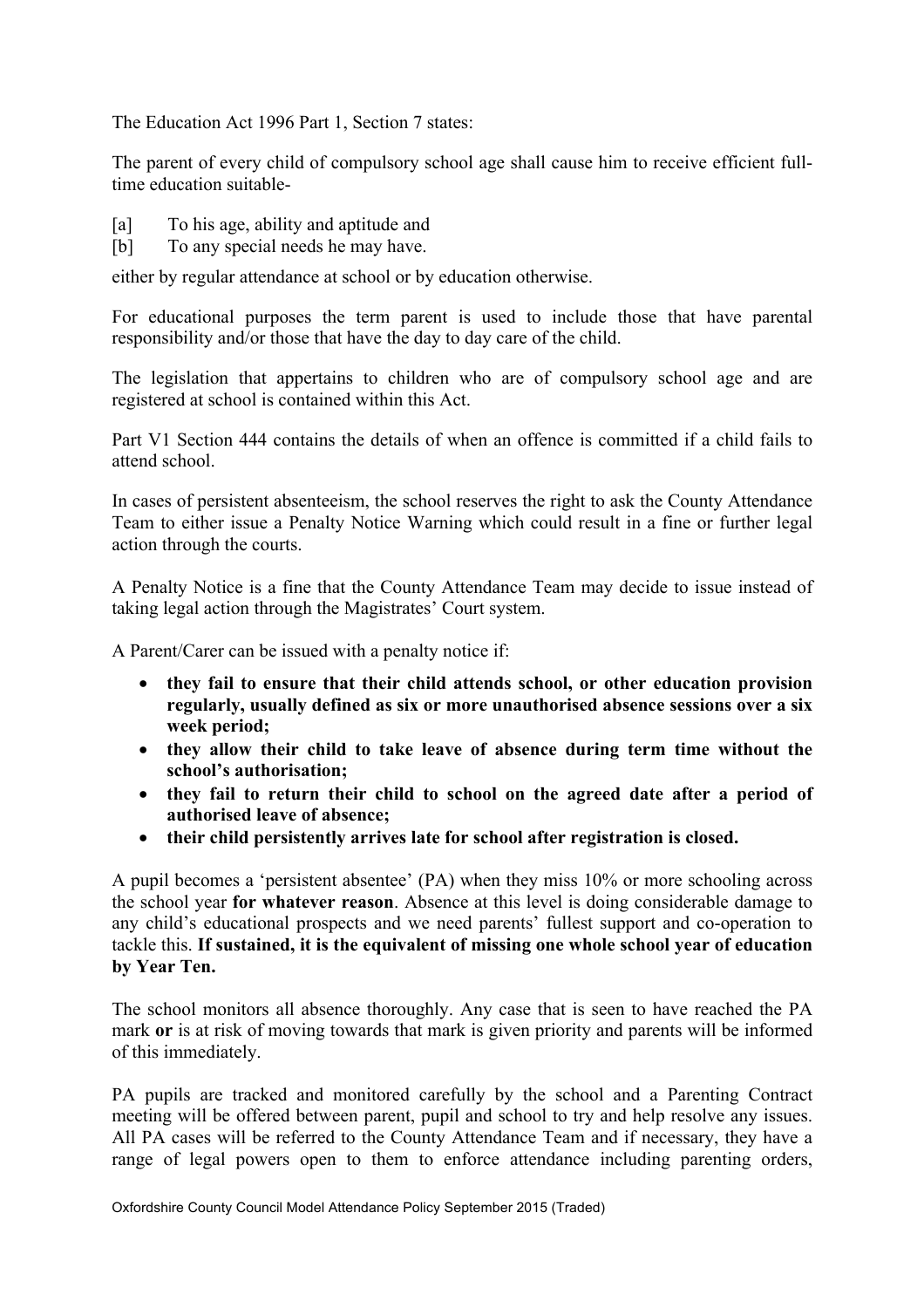education supervision orders and prosecutions. If convicted of an offence a parent could face a fine of up to £2,500 per parent and/or 3 months imprisonment.

#### **A Welcome Back**

It is important that on return from an absence that all pupils are made to feel welcome. This should include ensuring that the pupil is helped to catch up on missed work and brought up to date on any information that has been passed to other pupils.

#### **Promoting Attendance**

The school will use opportunities as they arise to remind parents/carers that it is their responsibility to ensure that their children receive their education. The Home/School agreement summarises attendance responsibilities.

#### **Leave of Absence**

As of  $1<sup>st</sup>$  September 2013, the Headteacher will not grant any leave of absence during term time unless there are **exceptional circumstances**. Parents/Carers should seek permission from the Headteacher prior to the leave of absence period in question, using the school form. At St Leonard's we will consider authorising absence for the following exceptional circumstances only: **attending a funeral, hospital appointments and compassionate leave.** The school will take into account previous attendance and if there is a history of prior exceptional circumstances when deciding if an absence can be authorised.

The Headteacher will determine the number of school days a child can be away from school **if** the leave is granted. In all instances a **maximum of 2 days** will be authorised as we strongly believe that being at school benefits children, even when there are difficult external circumstances. Parents/carers who remove their children from school without authorisation or do not return their child to school on the agreed date following an authorised period of leave of absence, may face a Penalty Notice Warning which could lead to a fine/prosecution (see Penalty Notices and Legal Action above).

#### **Attendance Awards**

The school will use the following system to reward pupils who have good or improving attendance

- A sticker for 96% + attendance and 100% attendance will be earned at the end of each term with an additional reward for full attendance for the whole year at the end of term 6.
- A certificate for improved attendance may be given as appropriate.
- Children with known medical conditions will be allowed to miss one session per year for an approved medical appointment without jeopardising their 100% attendance
- The class achieving the best weekly attendance in Key Stage One will win Attendance Ted for a week and in Key Stage Two will receive the Attendance Trophy.
- The termly winners receive a governors' award of £50 to spend upon a treat for their class.
- Reasons for regular attendance and arriving on time, well prepared for school will be raised in assemblies and PHSCE sessions
- Parents will receive reports on their child's level of attendance at Parent Consultations and in end of year Annual Reports

# **Attendance Targets**

Oxfordshire County Council Model Attendance Policy September 2015 (Traded)